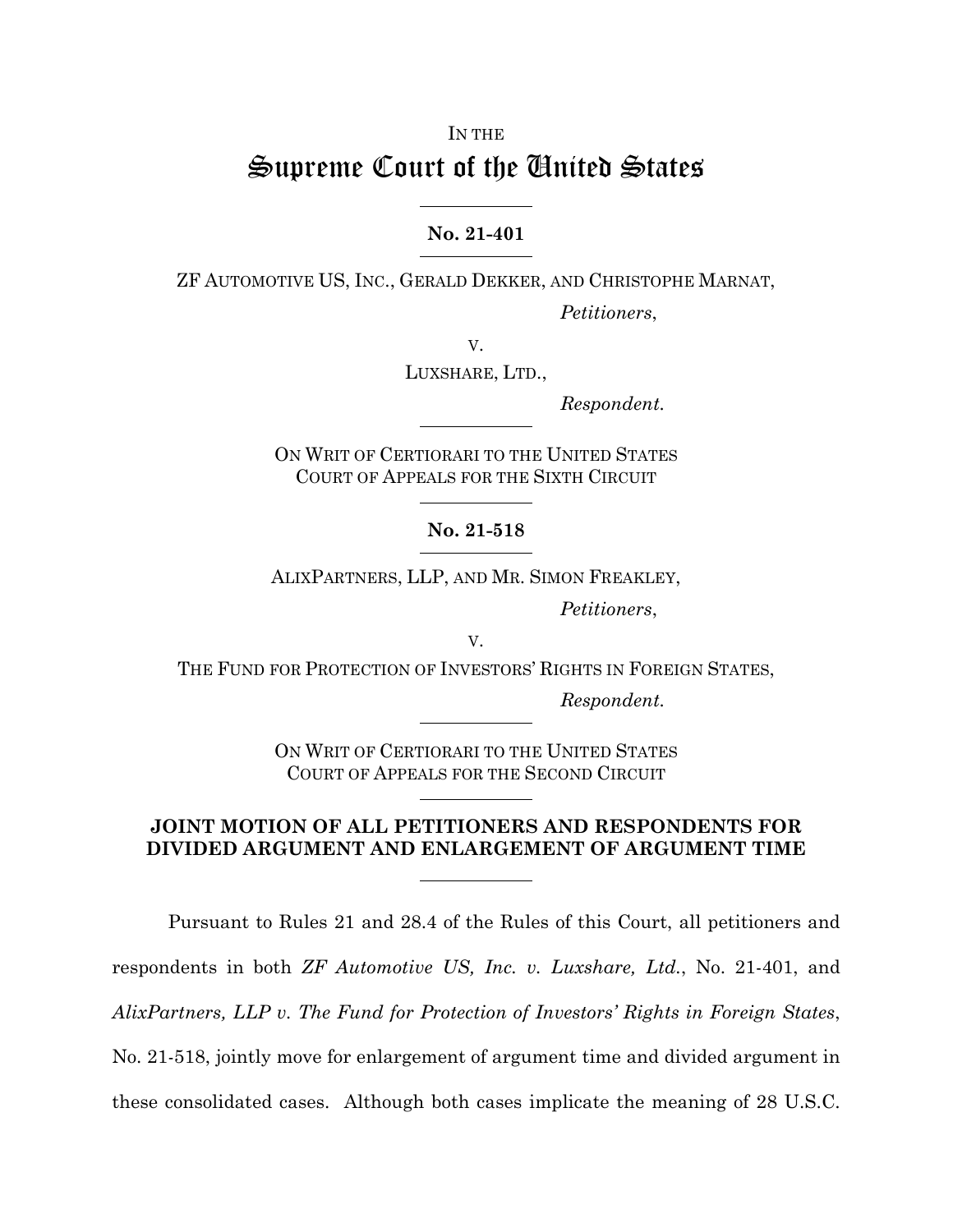§ 1782, they ultimately present different questions about how that statute applies to distinct circumstances. In *ZF*, the Court will need to decide whether Section 1782 authorizes district courts to grant discovery for use in a contract-based foreign commercial arbitration between two businesses. In *AlixPartners*, the Court will need to decide whether Section 1782 authorizes district courts to grant discovery for use in a treaty-based investor-state arbitration. Divided argument will promote the Court's understanding of the key issues in both cases, and will ensure that all parties have an opportunity to be heard on their distinct arguments.

The United States has filed an amicus brief supporting the *ZF* and *AlixPartners* petitioners, and we understand that it also intends to file a motion for leave to participate in oral argument, for enlargement of the time for oral argument, and for 15 minutes of argument time for the United States. The *ZF* and *AlixPartners* petitioners support this request, and the *ZF* respondent (Luxshare, Ltd.) and *AlixPartners* respondent (the Fund for Protection of Investors' Rights) do not oppose it. If the Court agrees to the United States' request, the parties respectfully ask for argument to be enlarged to 40 minutes per side, for divided argument, and for oral argument time be allocated as follows: *ZF* petitioners (15 minutes), *AlixPartners* petitioners (10 minutes), United States (15 minutes), Luxshare (20 minutes), the Fund (20 minutes). The United States has indicated that it supports this proposal.<sup>1</sup>

<sup>&</sup>lt;sup>1</sup> In the event that the United States does not seek to participate in oral argument (or this Court denies such a request), the *ZF* petitioners and *AlixPartners* petitioners each request 15 minutes of argument time, with counsel for the *ZF* petitioners to appear first and counsel for the *AlixPartners* petitioners to appear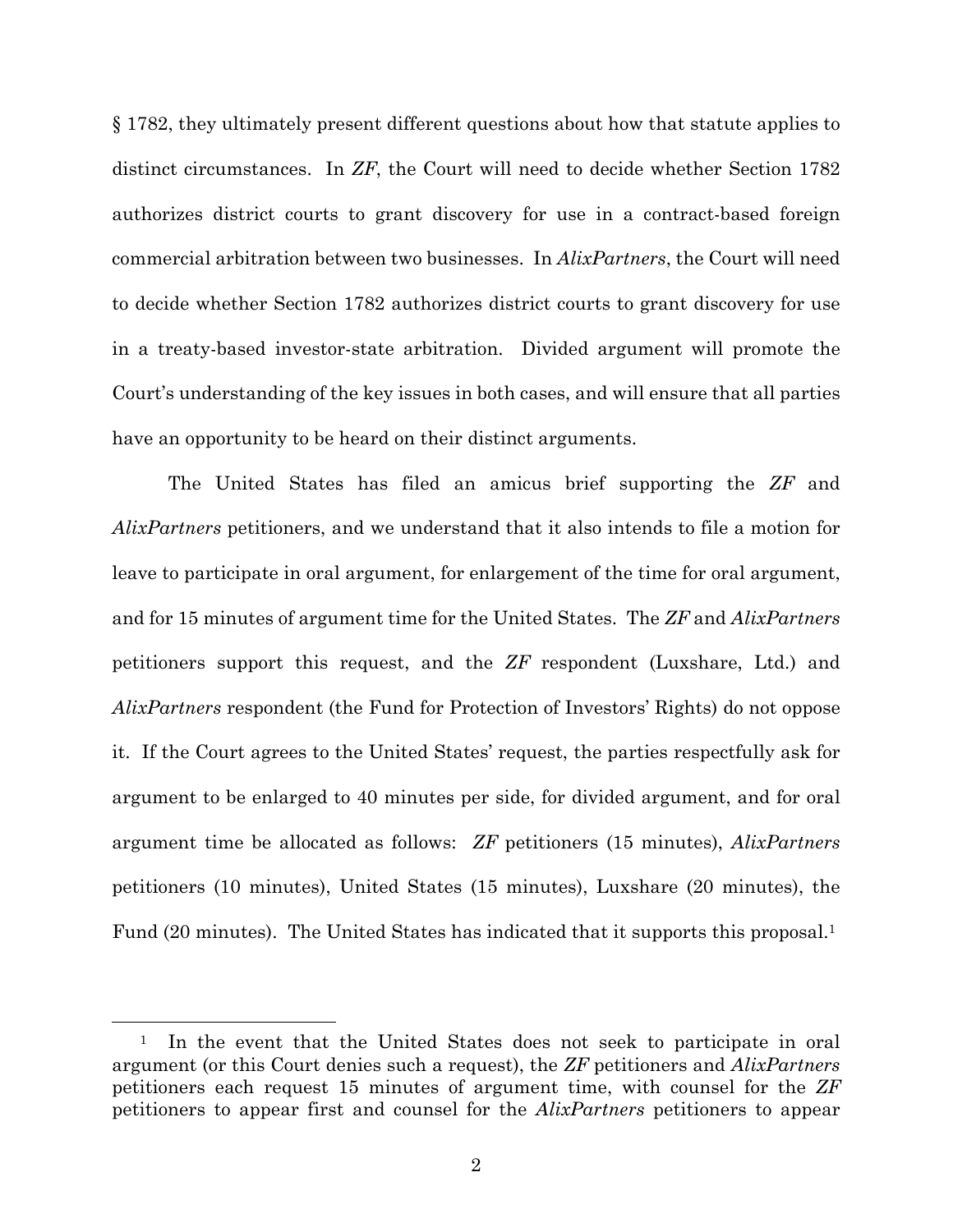1. The *ZF* and *AlixPartners* cases both implicate the meaning of 28 U.S.C. § 1782, which permits litigants to invoke the authority of U.S. district courts to render assistance in gathering evidence for use in "a proceeding in a foreign or international tribunal."

In *ZF*, Luxshare seeks discovery for use in a commercial arbitration it plans to initiate before the German Institution of Arbitration e.V. (DIS). Luxshare has argued that the DIS arbitration panel constitutes a "foreign tribunal" for purposes of Section 1782, and the district court granted its discovery request. *See ZF* JA28-29; *ZF*  Petitioners' Br. 17; *ZF* Pet. App. 20a-21a. In this Court, the *ZF* petitioners have argued that a purely private arbitration does not qualify as a "foreign tribunal," because that phrase encompasses only proceedings before governmental entities, and the DIS arbitration has no governmental involvement whatsoever. *See ZF*  Petitioners' Br. 17-50, 52-53.

In *AlixPartners*, the Fund seeks discovery for use in a treaty-based investorstate arbitration. The Fund has argued that the investor-state arbitration at issue constitutes an "international tribunal" for purposes of Section 1782, and the district court and Second Circuit granted its discovery request. *See AlixPartners* BIO 14; *AlixPartners* JA17a-19a; *AlixPartners* Pet. App. 33a, 41a. The Second Circuit has held that Section 1782 "does not encompass arbitral bodies established by private parties," *Guo v. Deutsche Bank Sec. (In re Guo)*, 965 F.3d 96, 100 (2d Cir. 2020)

 $\overline{a}$ 

second. Luxshare and the Fund each request 15 minutes of argument time, with counsel for Luxshare to appear first and counsel for the Fund to appear second.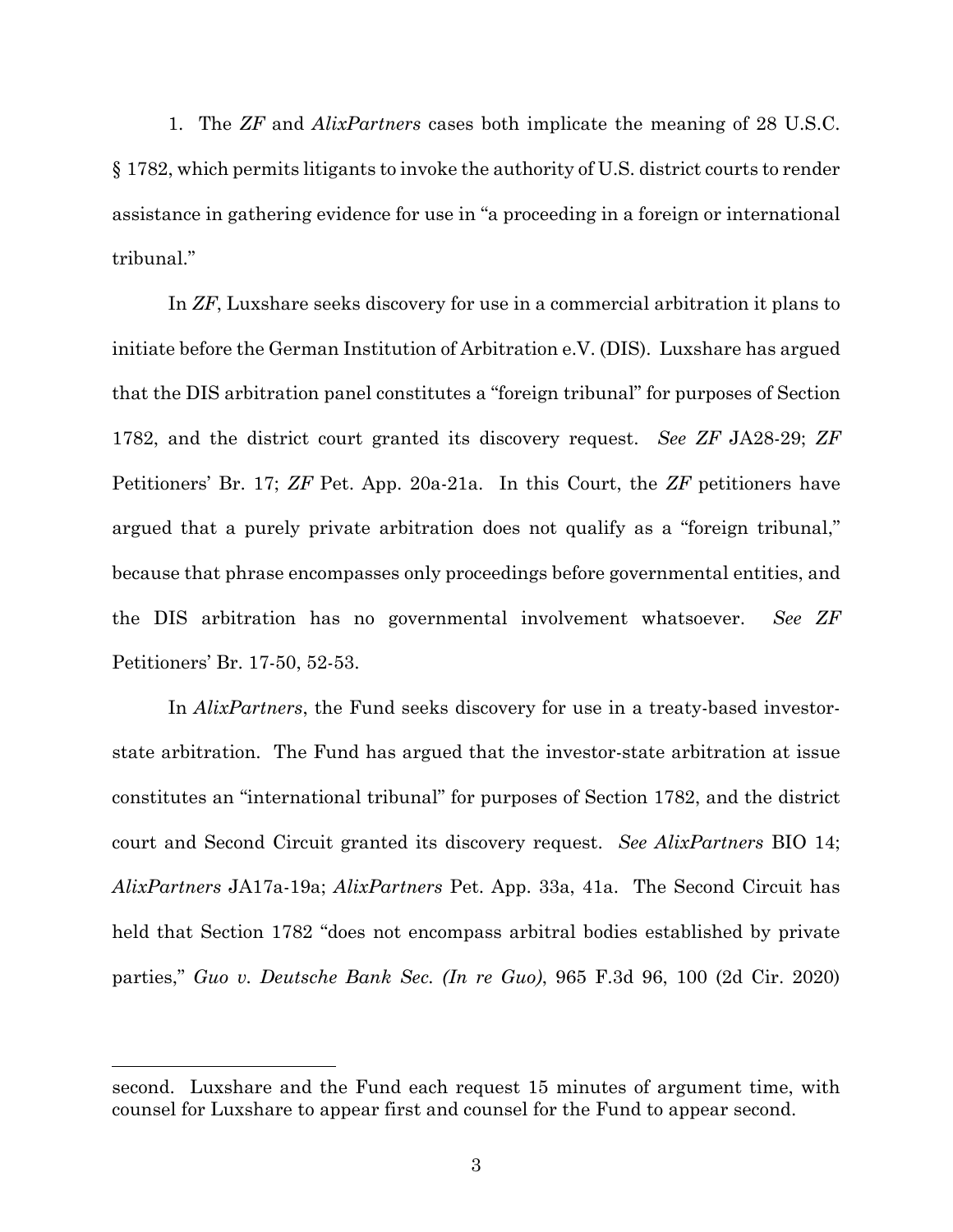(alterations, citation, and internal quotation marks omitted)), but has announced a multi-factor functional test for assessing whether an arbitral body that was "originally created through state action"—but has "subsequently evolved such that it arguably no longer qualifies [as a state entity]"—can trigger Section 1782 discovery, *id.* at 1076. Here, the Second Circuit applied its multi-factor test and held that the arbitration at issue triggers Section 1782 discovery because it "is between an investor and a foreign State party to a bilateral investment treaty." *AlixPartners* Pet. App. 33a. In this Court, the *AlixPartners* petitioners have challenged the Second Circuit's multi-factor test, and argue that the ad hoc arbitration panel is not a "foreign or international tribunal" as that term is used in Section 1782. *AlixPartners* Petitioners' Br. 17-39. According to the *AlixPartners* petitioners, the fact that the state party consented to the arbitration by virtue of a treaty does not alter the non-governmental nature of the arbitral panel.

As the discussion above shows, the issues presented in *ZF* and *AlixPartners* are distinct, and a victory (or loss) for either petitioner or either respondent may not necessarily imply a victory (or loss) for the similarly aligned party in the other case. Indeed, a number of lower courts—including the Second Circuit—have treated the issues distinctly, holding that Section 1782 provides a basis for granting discovery for use in certain treaty-based investor-state arbitrations but does not authorize discovery for use in contract-based commercial arbitrations between businesses. *See, e.g.*, *Guo*, 965 F.3d at 107-09; Gary B. Born, *International Commercial Arbitration*  2587-90 & nn.485-86 (3d ed. 2021) (noting judicial decisions that distinguish between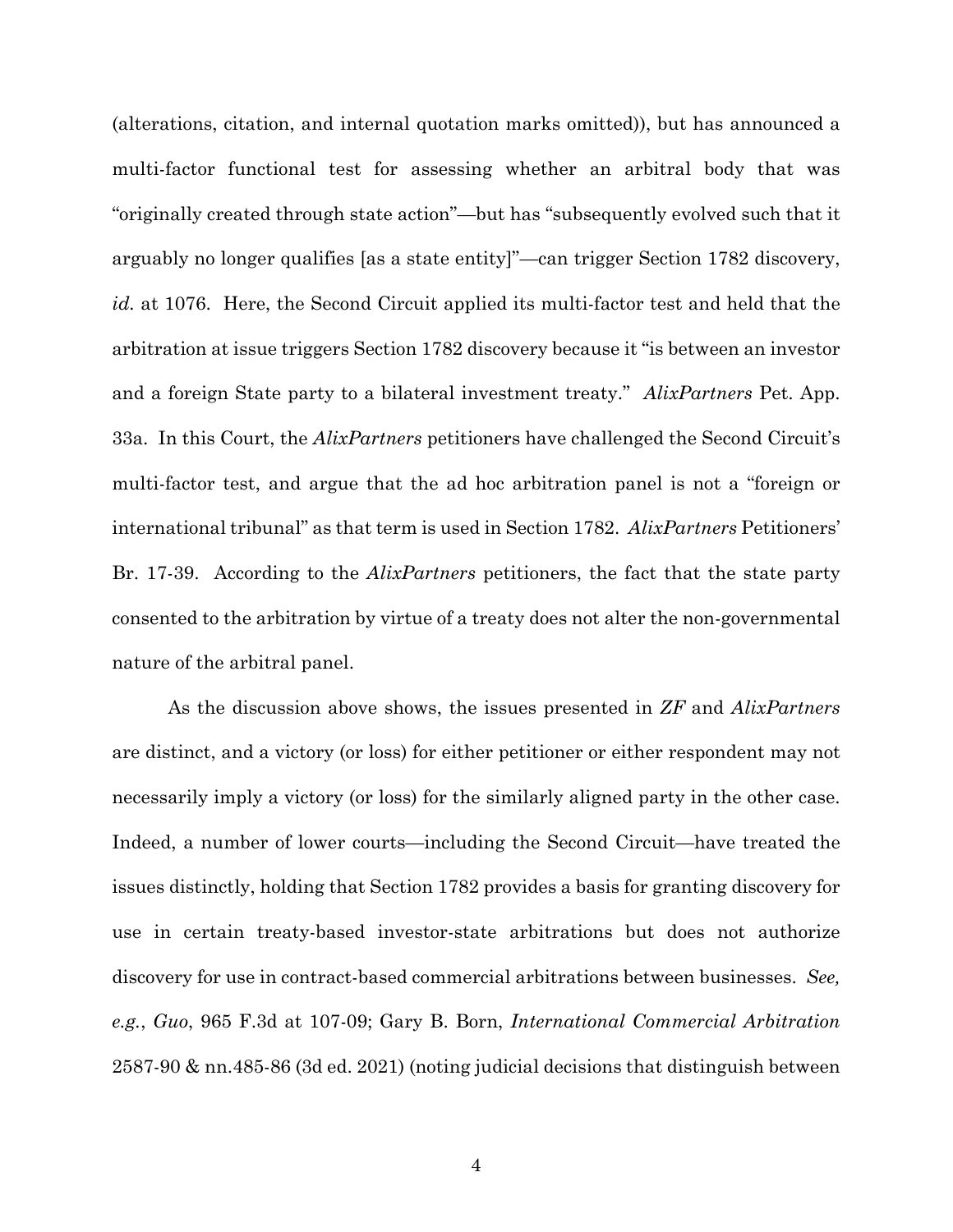commercial arbitrations and bilateral investment arbitrations). Several groups of amici here likewise have recognized that the two cases present different issues, with (1) the Chamber of Commerce of the United States and the Business Roundtable, (2) Halliburton Company, and (3) a coalition of China-based arbitrators each filing briefs supporting the *ZF* petitioners but declining to weigh in on the issue presented in *AlixPartners*. *See* U.S. Chamber et al. Amicus Br. 2 n.2; Halliburton Co. Amicus Br. 3 n.2; Guojian et al. Amicus Br. 5 n.2; *see also* United States Amicus Br. 23-32 (supporting petitioners in both cases, but making distinct arguments as to each). Moreover, the *ZF* petitioners have argued that they should prevail in this case even if the *AlixPartners* petitioners lose, *see ZF* Petitioners' Br. 50-53, and the Fund likewise plans to argue that it should prevail in *AlixPartners* even if Luxshare loses in *ZF*.

2. The distinctions between *ZF* and *AlixPartners* make it important for this Court to hear from the parties in both cases. Granting divided argument will ensure that both sides of each issue are fully aired. It will also ensure that the Court fully understands the factual nuances distinguishing contract-based commercial arbitration from treaty-based investor-state arbitration, and is equipped to resolve how the varying interpretations of Section 1782 bear on those differences.

Granting divided argument will also avoid potential conflicts of interests. If only a single petitioner and single respondent are allowed to argue, it will be difficult for that petitioner and respondent to fully and fairly communicate the arguments presented by the absent petitioner and respondent. Indeed, there may be strategic

5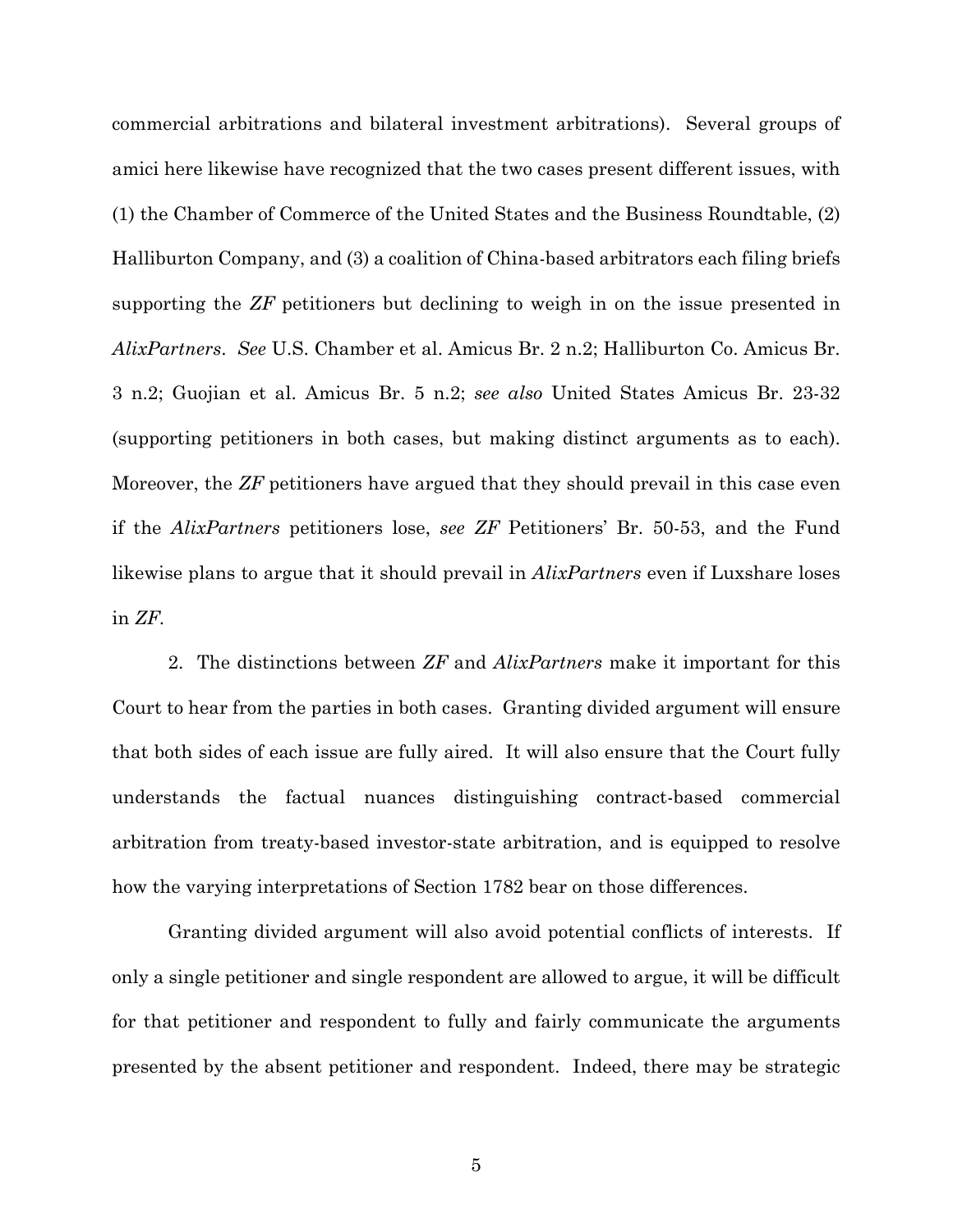reasons for each of the parties to distinguish their case from the other, in ways that could conceivably be at odds with the similarly aligned party in the other case. Allowing only a single party to present oral argument on each side of the two cases could also lead an unfair scenario in which only one party in each case is given an opportunity to present argument, without the counter-party in that same case having any chance to respond.

The parties respectfully submit that dividing the oral argument will not result in needless duplication. The *ZF* and *AlixPartners* petitioners expect that counsel for the *ZF* petitioners will focus the bulk of his argument on addressing the text, structure, history, and policy of Section 1782, to support the core proposition that Section 1782 authorizes discovery only for use in proceedings before governmental entities—but not purely private commercial arbitrations between private parties and pursuant to a private contract. They expect that counsel for the *AlixPartners* petitioners will focus the bulk of his argument on explaining why an investor-state arbitration adjudicated by a panel of private arbitrators does not trigger Section 1782 discovery under any test—including under the multi-factor approach endorsed by the Second Circuit. These differences in emphasis across the petitioners reflect the different approaches taken in each of their opening briefs. *See ZF* Petitioners' Br. 17- 50 (focusing on text, structure, history, policy of Section 1782); *AlixPartners* Petitioners' Br. 27 n.15 (incorporating ZF petitioners' arguments that the "meaning, legislative context, and policy underpinnings" limit Section 1782's scope to "governmental bodies of one or more sovereign states"); *id.* at 29-39 (focusing in detail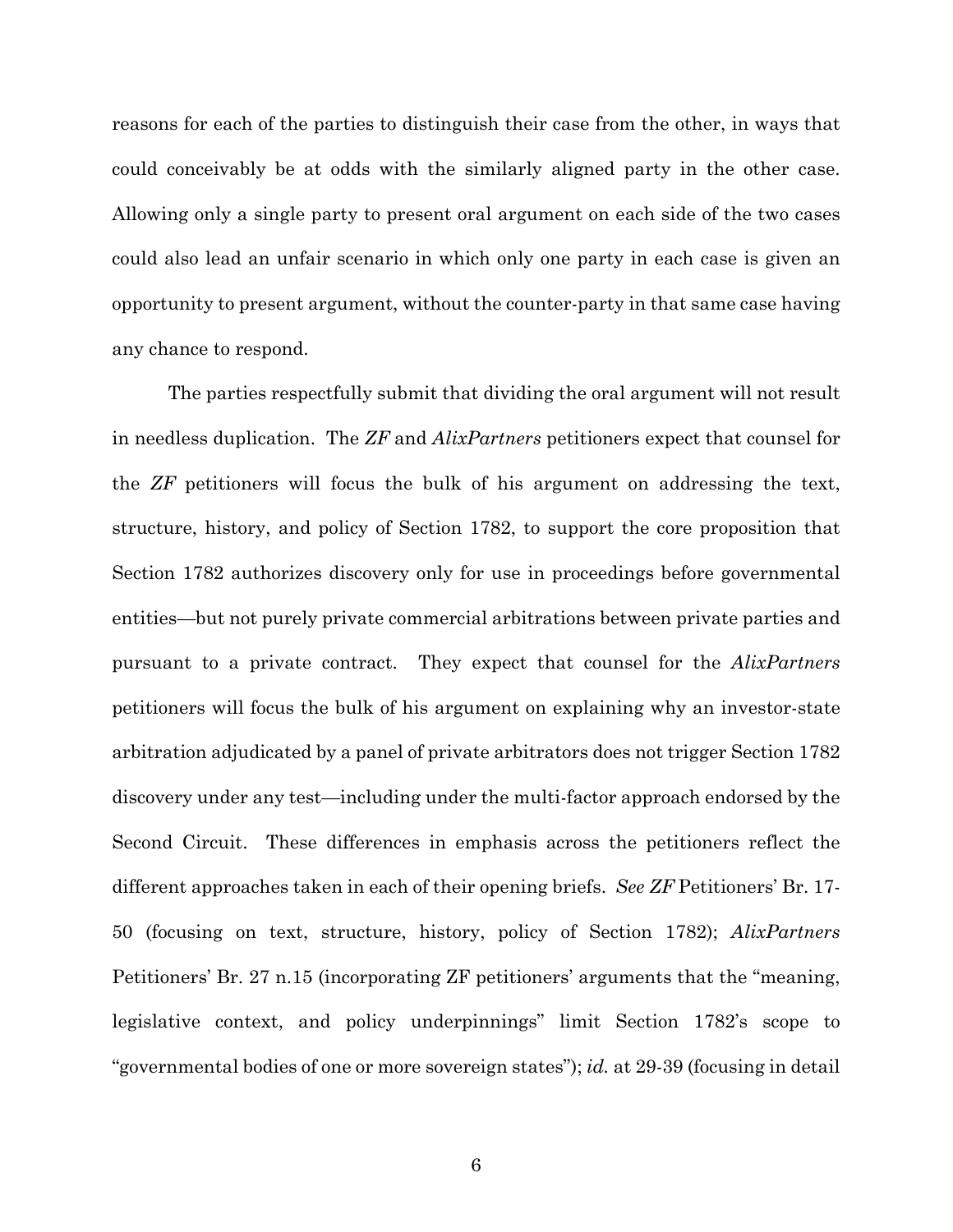on why the *AlixPartners* arbitral panel does not wield governmental authority). Similarly, Luxshare and the Fund expect that their counsel will focus their oral argument in countering the various points made by their respective counter-parties.

3. Given all this, all four sets of parties jointly request an equitable division of the oral argument time in these cases. If no amicus is permitted to argue, the time can fairly be allocated by giving each of the four parties 15 minutes of argument time, for a total of one hour of argument. If the United States' request for oral argument time is granted, the parties believe that the overall argument time should be expanded to 80 minutes, with each side receiving 40 minutes. In that scenario, the *ZF* and *AlixPartners* petitioners agree that ZF should receive 15 minutes of argument time, AlixPartners should receive 10 minutes of argument time, and the United States should receive 15 minutes of argument time. And the *ZF* and *AlixPartners* respondents agree that Luxshare and the Fund should each receive 20 minutes of argument time.2

This Court has previously granted similar divisions of argument time in other cases where good cause existed for doing so. *See, e.g.*, *Sanchez-Llamas v. Oregon*, 546 U.S. 1074 (2005) (No. 04-10566) (divided argument among five parties); *Va. House of Delegates v. Bethune-Hill*, 139 S. Ct. 1237 (2019) (No. 18-281) (divided argument among four parties); *Am. Legion v. Am. Humanist Ass'n*, 139 S. Ct. 951 (2019) (No. 17-1717) (same); *Wittman v. Personhuballah*, 136 S. Ct. 1241 (2016) (No. 14-1504)

 <sup>2</sup> Alternatively, the parties would have no objection if the Court prefers to deconsolidate the cases and hold separate oral arguments in each.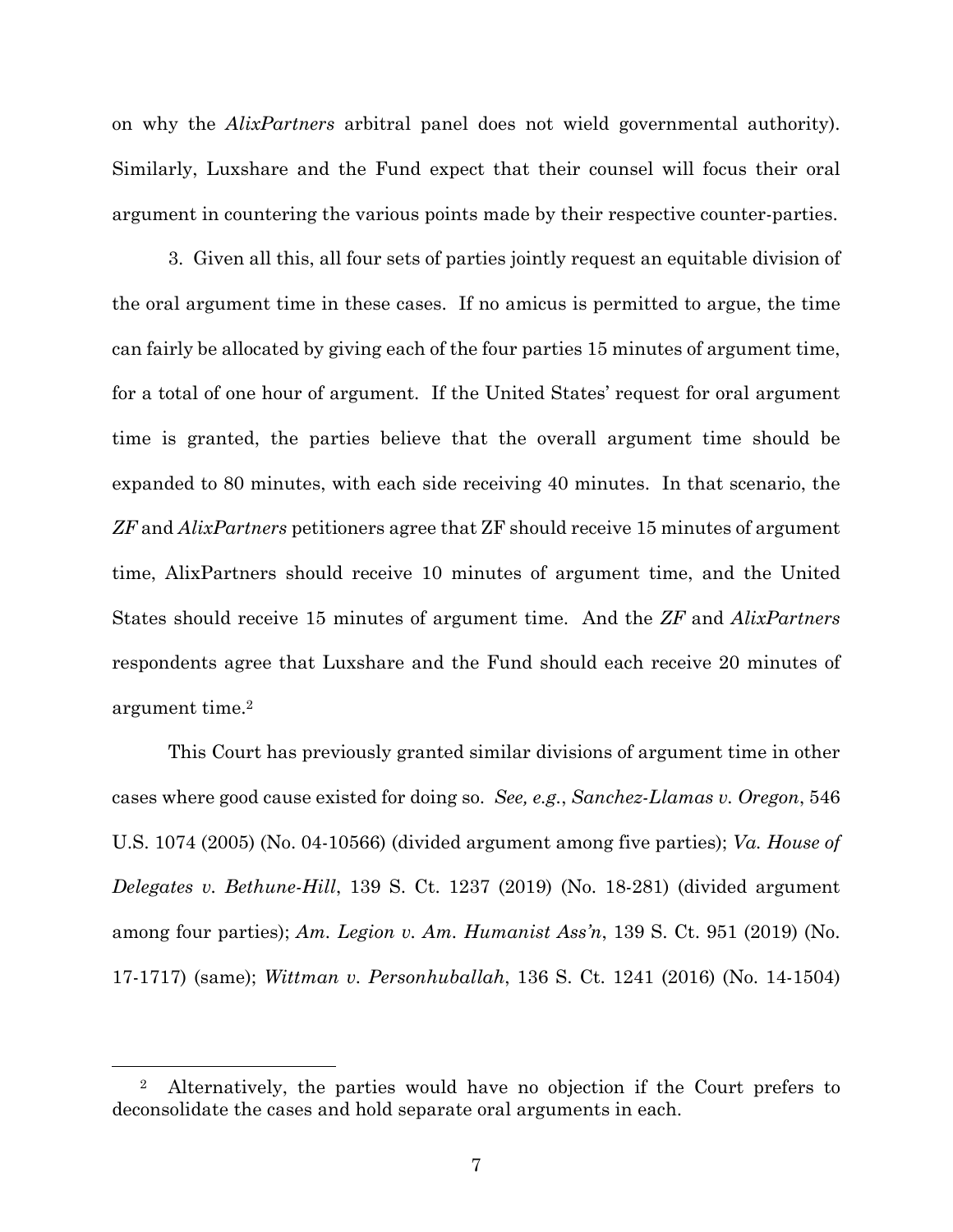(same); *Friedrichs v. Cal. Teachers Ass'n*, 136 S. Ct. 566 (2015) (No. 14-915) (same); *Rucho v. Common Cause*, 139 S. Ct. 1316 (2019) (No. 18-422) (divided argument among three parties); *NLRB v. Noel Canning*, 134 S. Ct. 811 (2013) (No. 12-1281) (same).

All four sets of parties to these cases—along with the United States—agree that the proposal for oral argument described above is fair and will best assist the Court in resolving the proper meaning and application of Section 1782. We respectfully ask the Court to grant the motion.